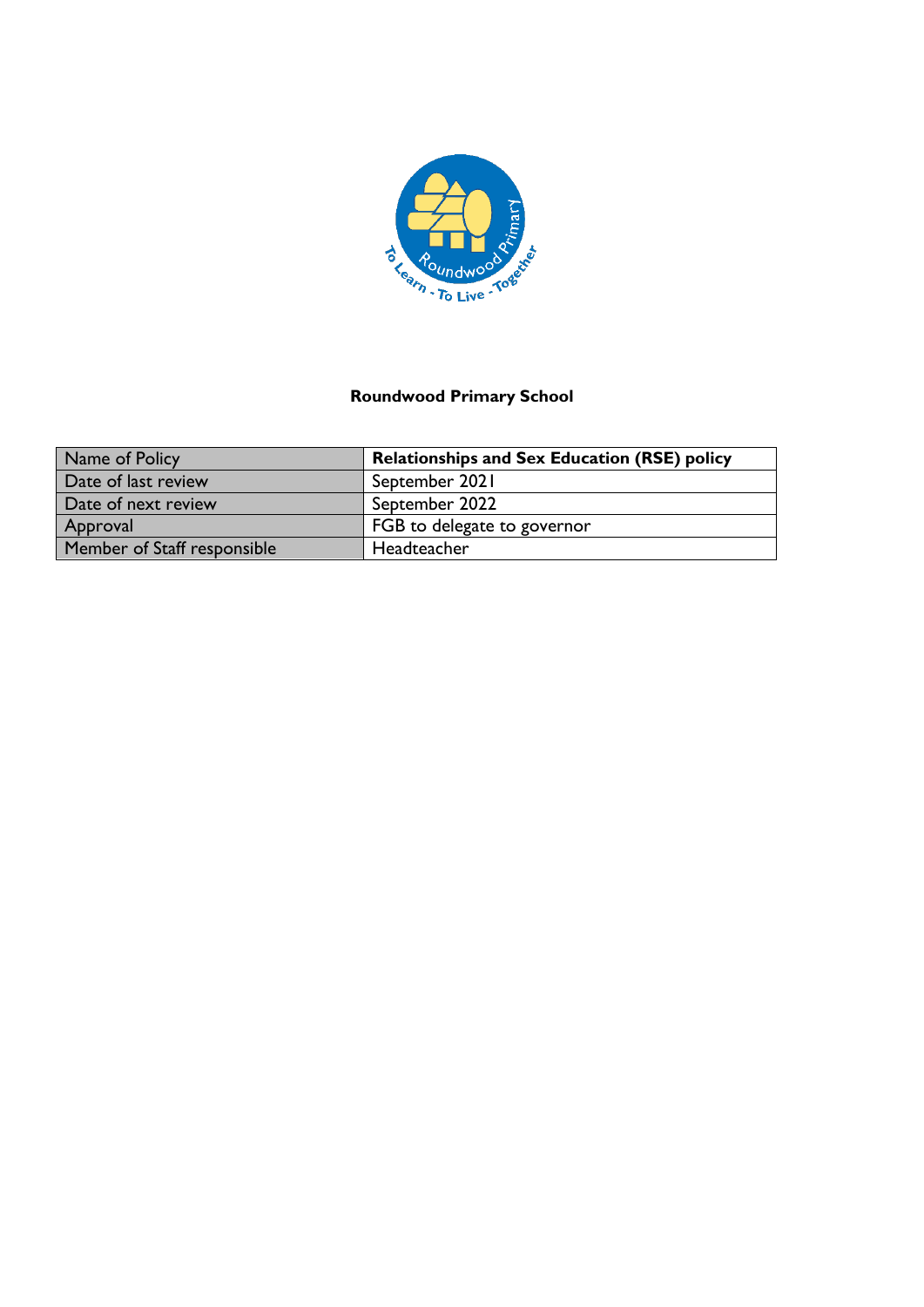### **Statutory requirements from the Department for Education (DfE)**

The DfE has stated that from September 2020, RSE and Health Education are statutory.

In Primary Education, Relationships Education and Health Education are compulsory.

To summarise in short, the expectations for these in Primary Schools are listed below.

| <b>Primary Relationships Education</b> | <b>Primary Health Education</b> |                              |  |  |
|----------------------------------------|---------------------------------|------------------------------|--|--|
| Families and people who care for me    | $\bullet$                       | Mental Well-being            |  |  |
| Caring friendships                     | $\bullet$                       | Internet safety and harms    |  |  |
| Respectful relationships               | $\bullet$                       | Physical health and fitness  |  |  |
| <b>Online Relationships</b>            | $\bullet$                       | Healthy eating               |  |  |
| <b>Being Safe</b>                      | $\bullet$                       | Drugs, alcohol and tobacco   |  |  |
|                                        | $\bullet$                       | Health and prevention        |  |  |
|                                        | $\bullet$                       | Basic first aid              |  |  |
|                                        | $\bullet$                       | The changing adolescent body |  |  |

The DfE continues to **recommend** that **all** primary schools should have a sex education programme tailored to the age and physical and emotional maturity of the pupils drawing on knowledge of the human life cycles set out in National Curriculum science – 'How a baby is conceived and born'.

### **Science - a statutory and core subject in Primary Education.**

### **How statutory science directly links with the Education of RSE in Primary Schools**

In Key Stage 1 children are expected **to identify, name, draw and label the basic parts of the human body** and say which part is associated with each sense. They are also required to notice that **animals, including humans, have offspring which grow into adults.**

In Key Stage 2 children are expected to **describe life cycles of a mammal including humans,** amphibians, insects, birds and plants. They also are required to be able to **describe life processes such as reproduction and changes that occur in humans, including puberty, and developing to old age.**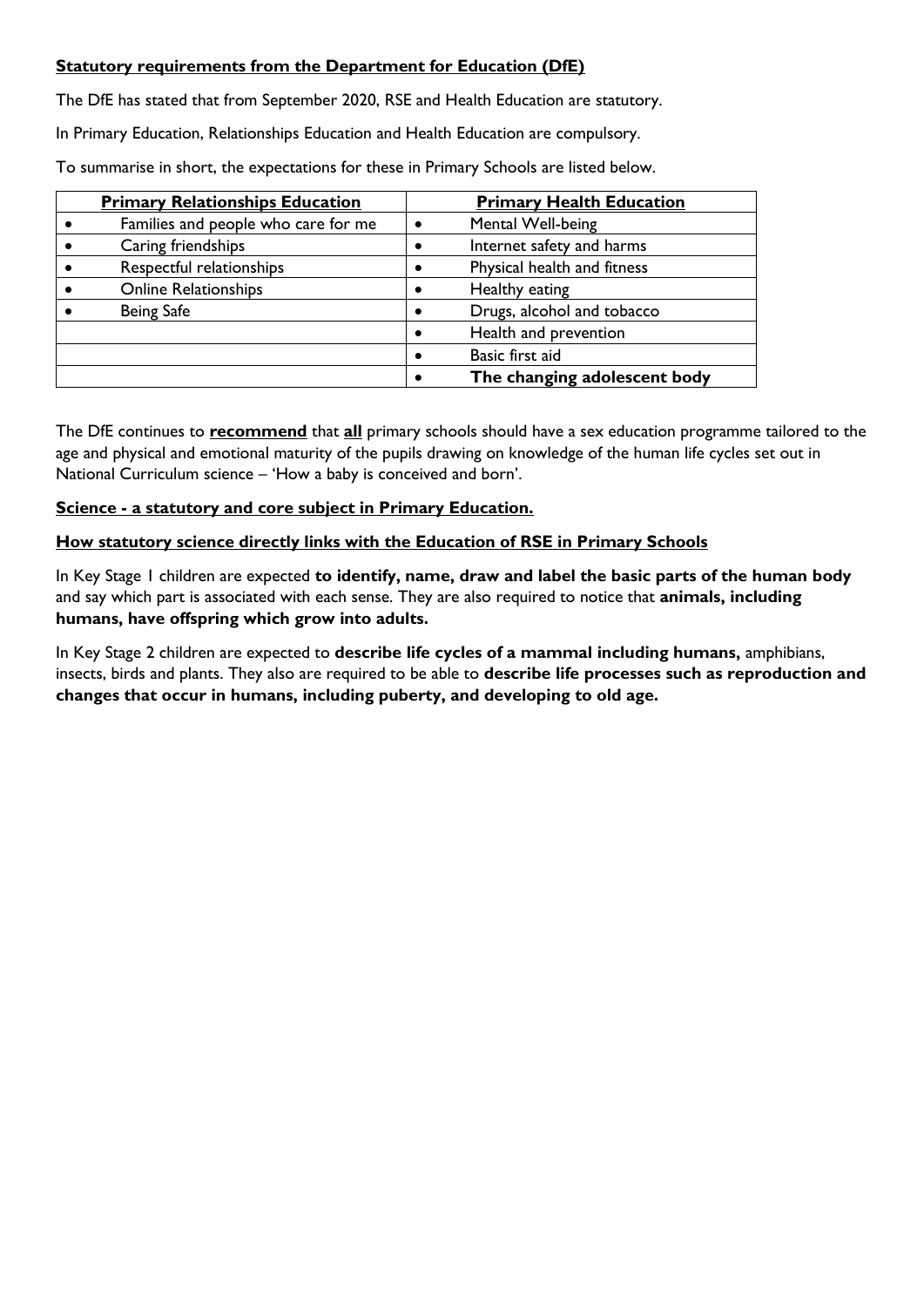## **Definition**

RSE (formerly SRE) is about the emotional, social and cultural development of pupils, and involves learning about relationships, sexual health, sexuality, healthy lifestyles, diversity and personal identity. RSE involves a combination of sharing information and exploring issues and values. RSE is not about the promotion of sexual activity.

#### **Roundwood Primary School's vision, values and aims:**

At Roundwood Primary School, RSE and PSHE reflects the School's vision and values which demonstrate our motto: To Learn – To Live – Together.

'We aim to equip our pupils with the skills and experiences necessary to move on to the next stage of their education and life as confident, happy individuals who have fostered a love of learning that will last lifetime.

At Roundwood Primary we all discover, experience and grow through learning…

At Roundwood Primary, we value the importance of making friends, showing respect, caring for all and developing as individuals…

At Roundwood Primary we believe in the value of teamwork and togetherness to build a happy and successful learning community…

We have a common set of core beliefs based upon:

- Being open, honest and respectful towards each other
- Being kind, supportive, inclusive and working as a team
- Being forward looking, receptive and adaptable to a changing world
- Promoting understanding and respect for people of all faiths, cultures and lifestyles.'

RSE is taught in the context of relationships and promotes self-esteem, resilience, emotional health and well-being to help children form healthy meaningful relationships, based on respect for themselves and for others. We believe that RSE must include information about physical, moral and emotional development and the school will ensure that pupils are given information appropriate to their age and stage of development.

We work together to promote the following skills:

- To provide knowledge and information to which all pupils are entitled.
- To clarify and reinforce existing knowledge
- To raise individuals' self-esteem and confidence; particularly when forming and within relationships with others.
- To understand the importance of safe and stable relationships that promote respect, love and care
- To help pupils develop skills such as language, decision making, resilience and assertiveness.
- To help them cope with influences of the media and peers by developing assertiveness and high quality communication skills.
- To provide the confidence to enable pupils to participate as members of society and to value themselves and others no matter of their ethnicity, religious belief, gender, age or sexuality.
- To help children gain access to information and support required.
- To develop skills for a healthier, safer lifestyle
- To develop pupils' understanding of how to stay safe online.
- To respect and care for their bodies.
- To be prepared for adolescence and adulthood.

#### **Consultation of policy**

This policy has been developed in consultation with Staff, pupils, governors and parents. The consultation and policy development process involved the following steps:

- 1. Review PSHE (Personal, Social, Health Education) subject leader reviewed old curriculum from staff, pupil, parent and governor feedback.
- 2. PSHE subject leader researched and collected relevant information as well as National and local guidance.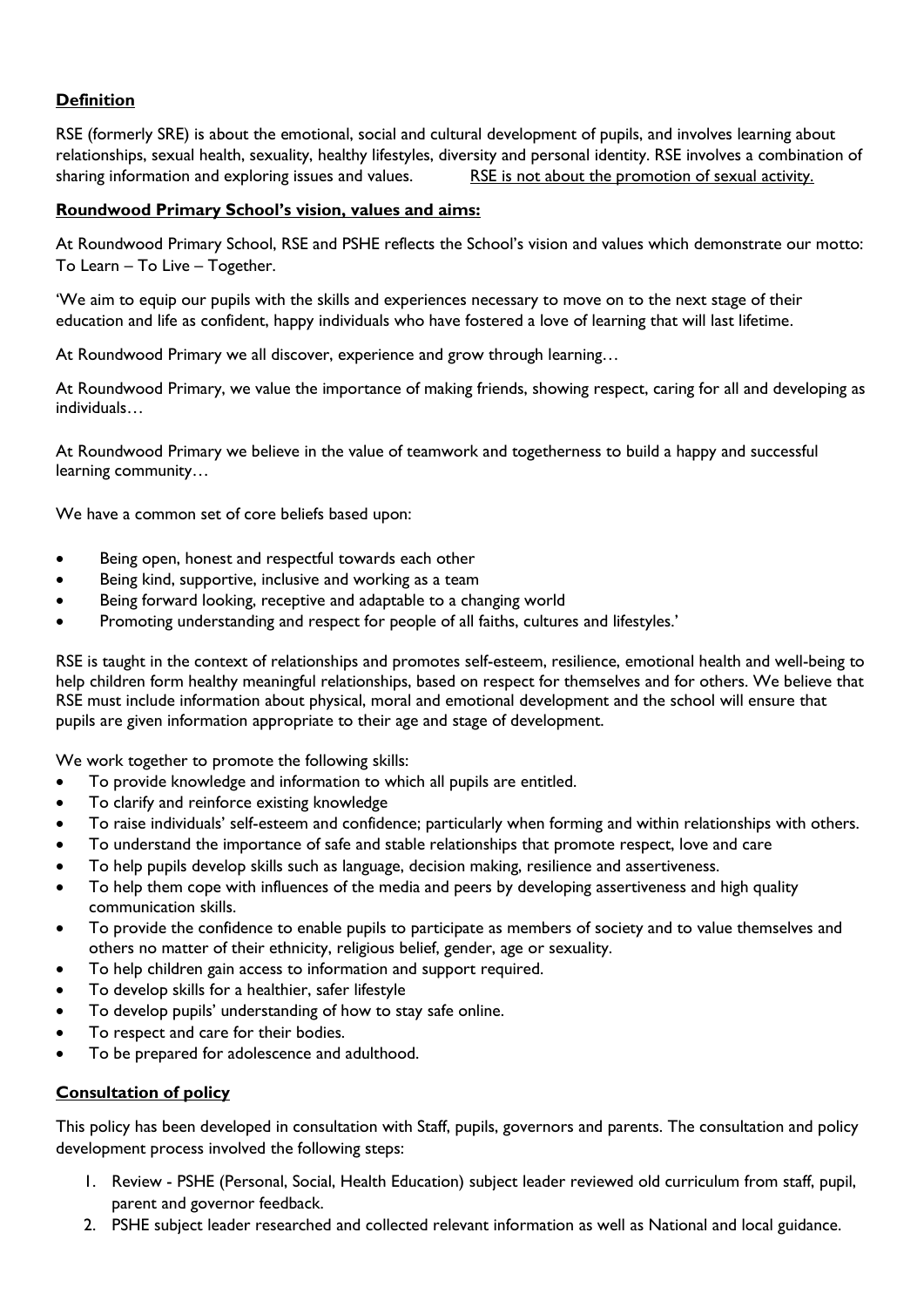- 3. Both PSHE subject leader and Head teacher Identified and purchased a newer, up to date and relevant curriculum covering all statutory content and more, for pupils at Roundwood Primary school.
- 4. Meeting held with Governors, PSHE subject lead and new Head teacher Mrs Hooft to discuss: new policy content using new curriculum content, what pupils want from their RSE lessons, statutory requirements, equality and inclusion for all as well as how to involve parents.
- 5. Policy written in draft and shared with staff, governors and sample of parents.
- 6. Ratification once amendments were made, the policy was shared with governors and ratified.

#### **Delivery of PSHE and RSE lessons including training**

RSE is taught within the personal, social, health Education (PSHE) curriculum. Biological aspects are taught within the science curriculum and other aspects are included in Religious and World views Education.

The delivery of PSHE and RSE lessons will be conducted by the class teacher. At Roundwood Primary School, we believe it is important that as this subject is personal and can contain some sensitive issues, it is vital the children are taught by someone who knows them well and who they also know well and feel at ease with.

Class Teacher's will receive training upon their induction and it is included in our continuing professional development calendar. Beyond this, staff are supported in their practice as and when required by the subject lead and Senior Leadership Team. As well as this, at Roundwood we have access to support and mentoring from our chosen curriculum - Jigsaw.

Delivery of PSHE and RSE -

- RSE will be delivered in a sensitive way
- Taught modelling positive attitudes to PSHE and RSE
- Use Scientific and agreed terminology and vocabulary
- Will respond to the needs of individual pupils

#### **Roundwood Primary's PSHE and RSE curriculum**

At Roundwood Primary, we have selected a whole school PSHE programme called Jigsaw which comprises of:

- A comprehensive and original scheme of work for ages 3 to 11 years helping to teach PSHE (Personal, Social, and Health Education) including statutory Relationships and Health Education.
- Detailed weekly lesson plans for all year groups, including all teaching resources.
- The Jigsaw approach which is underpinned by Mindfulness (included in every lesson).
- Assemblies, Jigsaw friends, Jigsaw chimes, original music and songs.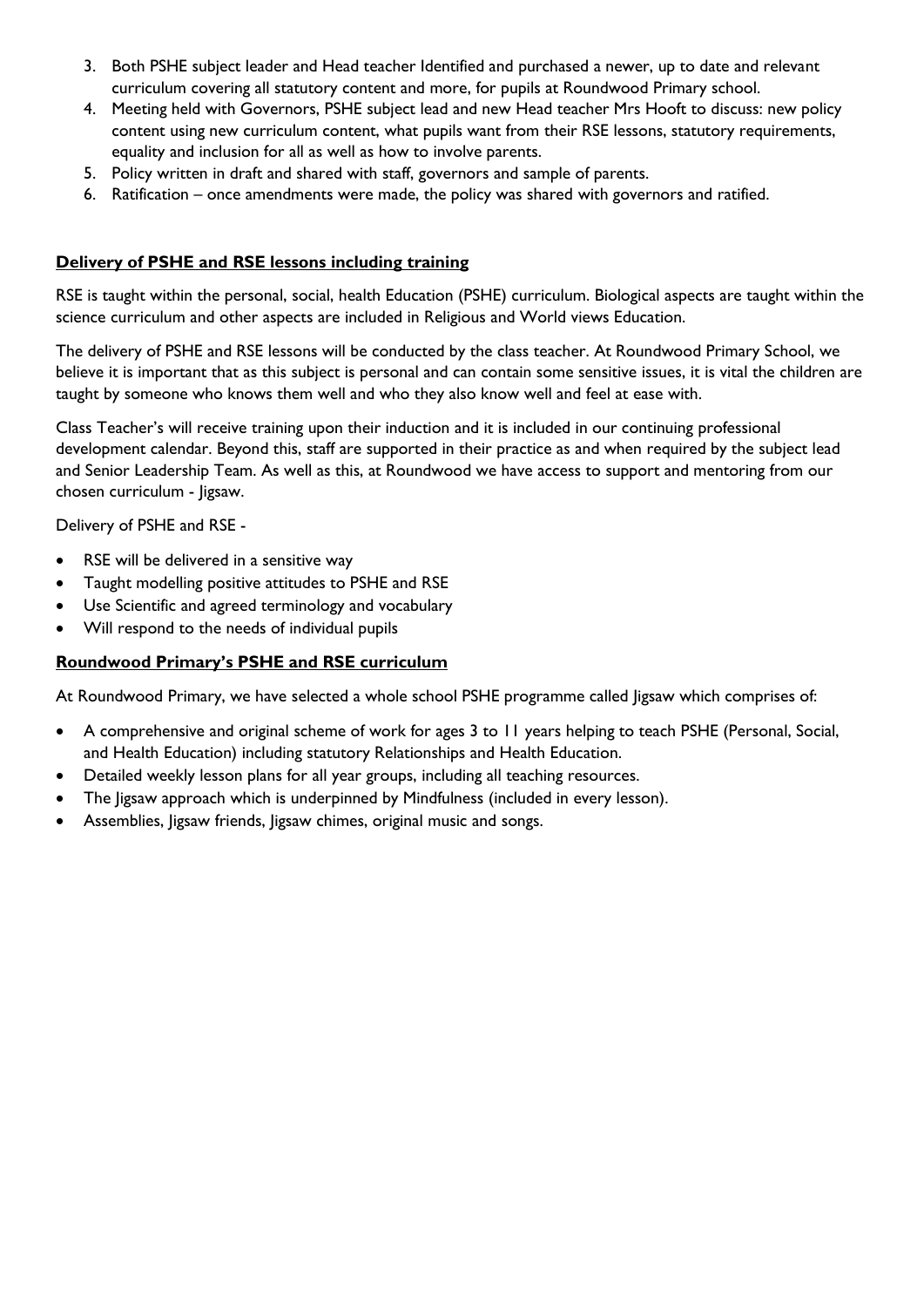All ages and Year groups use the whole school approach, covering the same titled units each Year, progressing on their learning and understanding from the academic year before.

| Jigsaw curriculum unit titles    |                               |  |  |  |
|----------------------------------|-------------------------------|--|--|--|
| Being me in my world<br>Autumn I |                               |  |  |  |
| <b>Autumn 2</b>                  | <b>Celebrating difference</b> |  |  |  |
| <b>Spring I</b>                  | <b>Dreams and Goals</b>       |  |  |  |
| <b>Spring 2</b>                  | <b>Healthy Me</b>             |  |  |  |
| Summer I                         | <b>Relationships</b>          |  |  |  |
| Summer 2                         | Changing me                   |  |  |  |

See appendix 1 which shows two tables detailing the curriculum content for cycle A and B for all pupils PSHE and RSE at Roundwood Primary School.

#### **Monitoring and assessment**

The delivery of RSE is monitored by the PSHE lead, Head teacher, Assistant Head teachers and the subject linked governor through:

- Planning and book scrutinies
- Learning walks
- Pupil voice
- Staff feedback

 $\triangleright$  Pupils' development in RSE is monitored by class teachers as a part of our internal assessment systems.

 $\triangleright$  The effectiveness of the RSE programme will be evaluated by assessing children's learning and implementing change if required.

➢ This policy will be reviewed after the first year and every two years thereafter. At every review, the policy will be approved by the Head teacher and governors.

#### **Equal opportunities and Safeguarding**

At Roundwood Primary School, the RSE programme will be delivered in accordance with the School's inclusion policy, Hertfordshire county council's equal opportunities policy and the Equality Act (2010).

We believe that RSE should meet the needs of all pupils, whatever their developing sexuality or identity - this will include age-appropriate teaching about different types of relationships in the context of the law. Pupils will receive teaching on LGBT+ relationships an example of this would be through teaching about different types of family.

#### Pupils with SEND

As far as is appropriate, pupils with special educational needs and disabilities should follow the same PSHE education programme as all other students. Careful consideration is given concerning the level of differentiation needed, and in some cases the content or delivery will have to be adapted. Teachers and/or teaching assistants work with individual pupils where required, and if appropriate. At Roundwood Primary School, we use Zones of regulation, social stories and nurture style groups to support individuals with various Personal, Social and Health Education needs. If required, extra support or intervention will be considered and provided.

#### **Safeguarding**

Teachers are aware that effective RSE, which brings an understanding of what is and what is not appropriate in a relationship, can lead to a disclosure of a child protection issue. Teachers will consult with the Designated Safeguarding Lead (DSL), where there are concerns around a child's welfare or in the case of a disclosure. In the absence of the lead DSL, staff will consult either of the deputies.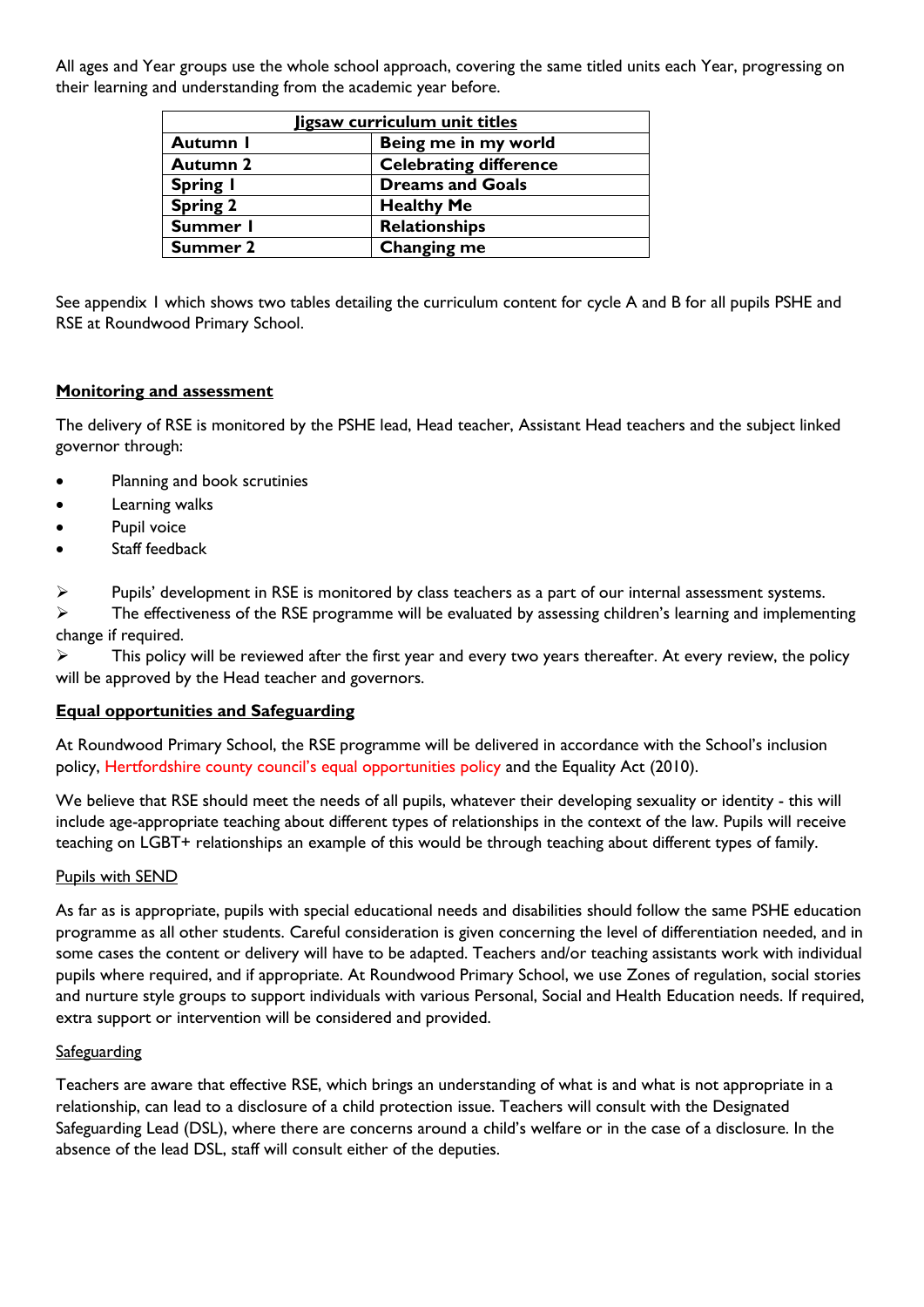#### **Language and vocabulary used**

See appendix 2 for a comprehensive list of vocabulary and language that will be used across the school for relationships and changing me topics within our RSE curriculum.

Language and vocabulary have been used from our Jigsaw scheme which is in line with government guidance and statutory frameworks.

It is important we share vocabulary used, so an awareness of which language may be used and when. It can also help to explain why children may begin to use this vocabulary at home. Alongside the majority of schools and following guidance and research, we have chosen to use the correct scientific terms for body parts from early childhood education. This is crucial to safeguarding pupils which has and will always be our main priority.

In view of the potential for children's questions, it is impossible to guarantee that no other vocabulary will be used from discussions of RSE matters. Teaching staff will handle questions and discussion carefully and appropriate to the age of the pupils. Depending on the question we may advise pupils that those will be discussed in Secondary school when they are ready to learn it. Other responses we may provide could include basic information to answer their question and staff will ask 'Does that answer your question?' Often, children will be content with the initial answer and do not need greater detail. We strongly believe that it is important children are equipped with information about their body, body changes and relationships in order to keep themselves safe, healthy and happy. Yet, we will also ensure we follow an age appropriate curriculum.

### **Right to withdraw**

As with the nature of everything at Roundwood Primary School, we endeavour to build positive and supportive relationships with the parents of children at our School through mutual understanding, trust and co-operation. In promoting this objective we:

- Make available online, via the School's website, this RSE and the PSHE policy.
- Answer any questions that parents may have about the RSE/PSHE education of their child(ren)
- Take seriously any issue that parents raise with teachers or governors about this policy or the arrangements for RSE/PSHE in the school.

The School is well aware that although the majority of RSE is now statutory, we have committed to retain parents' right to withdraw their child(ren) from the non-statutory components of RSE. There is no right to withdraw from Relationships Education, Health Education or from any elements in the National curriculum as part of science.

Using appendix 1 showing the two tables of PSHE curriculum overview, the only lessons parents may withdraw their child from are: A **small section** of two lessons in Upper Key Stage 2, summer term 2 - 'Changing me'. Both in cycle A and cycle B. These lessons cover 'Having a baby' and 'Conception to birth' (these lessons are usually joined together). Children are required to be included in the teaching of conception at a basic level, as it is included in statutory science where it discusses the meeting of sperm and an egg, as well as basic details around giving birth. These are part of the life cycles topic: animals including humans. Relationships education is compulsory and so the statutory element of science is combined with the discussion of relationships education when being delivered.

#### This is a script that a teacher is likely to use to explain this:

*It's amazing how a baby starts to grow when a man's sperm and a woman's ovum meet and join together. This can happen when a grown-up man and woman share an especially close and loving embrace which allows the sperm to be released through the penis into the vagina. People refer to this as*  'making love' or 'having sex' or sexual intercourse. It's an intimate, loving and very private part of a grown-up relationship. From the vagina, the sperm can *swim through the womb/ uterus into the tubes that lead from the ovaries. If they meet an egg/ ovum there, one of them may 'fertilise' it - join with it so that it starts growing into a baby. This is called conception. The fertilised egg settles into the soft lining of the mother's womb, where it will grow until it is big enough to be born 40 weeks/(9 months). The baby will get half of its genes from the mother's egg/ovum and half its genes from the father's sperm.* 

After this, there will be a short animation showing this parts of this script. It is at this point your child may be withdrawn from the lesson, however, they will need to be re-included for the explanation of the developing foetus inside a woman's uterus.

All other areas of the curriculum used fall under statutory relationship education, the National curriculum of science, statutory health education (which includes puberty) or online/E-safety.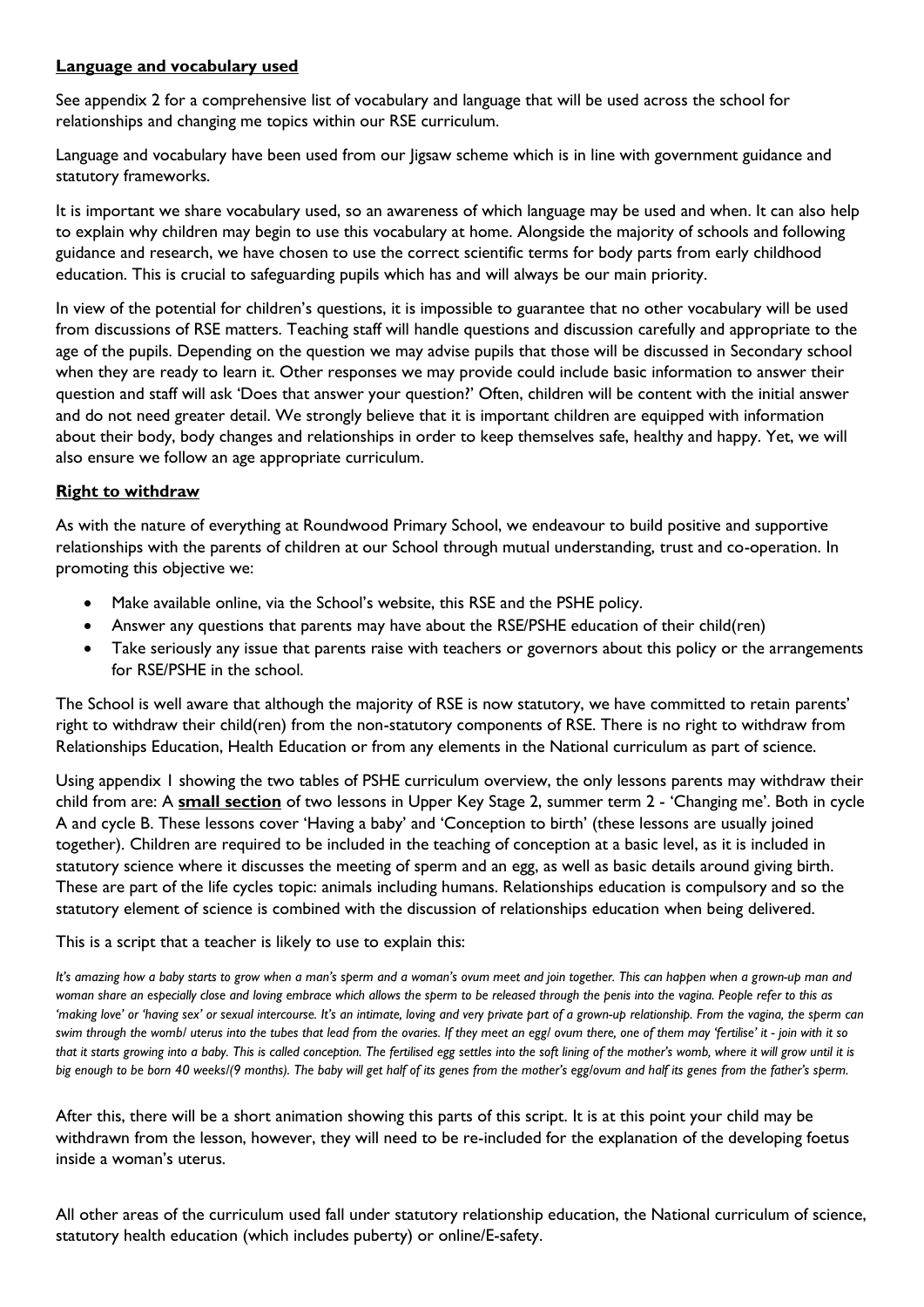If a parent has any concerns, please discuss with the school and the material can be shown in advance. If a parent wishes to withdraw their child from the corresponding part of these lessons, then this should also be discussed with the head teacher and put in writing. A copy of the withdrawal requests will be placed in the pupil's educational record. Alternative work will be set for children who have been withdrawn from these lesson sections.

In view of the cross curricular nature of the school's teaching, it is impossible to guarantee that any children will be excluded from discussions of RSE matters which arise outside specific sex education classes.

#### **Links to other policies and documents**

Due to the nature of the subject, this policy should be read and implemented in conjunction with other policies:

- PSHE policy
- Safeguarding policy
- Teaching and Learning policy
- Behaviour policy
- E-safety policy
- Education Act (1996)
- Equality Act (2010)
- Learning and Skills Act (2000)
- Education and Inspections Act (2006)
- Keeping children safe in education statutory safeguarding guidance (2016)
- Children and Social work Act (2017)
- **Statutory** Guidance for Relationships **Education**, Relationships and Sex **Education** (**RSE**) and **Health Education**, published by the Department for **Education** (**DfE**) in June 2019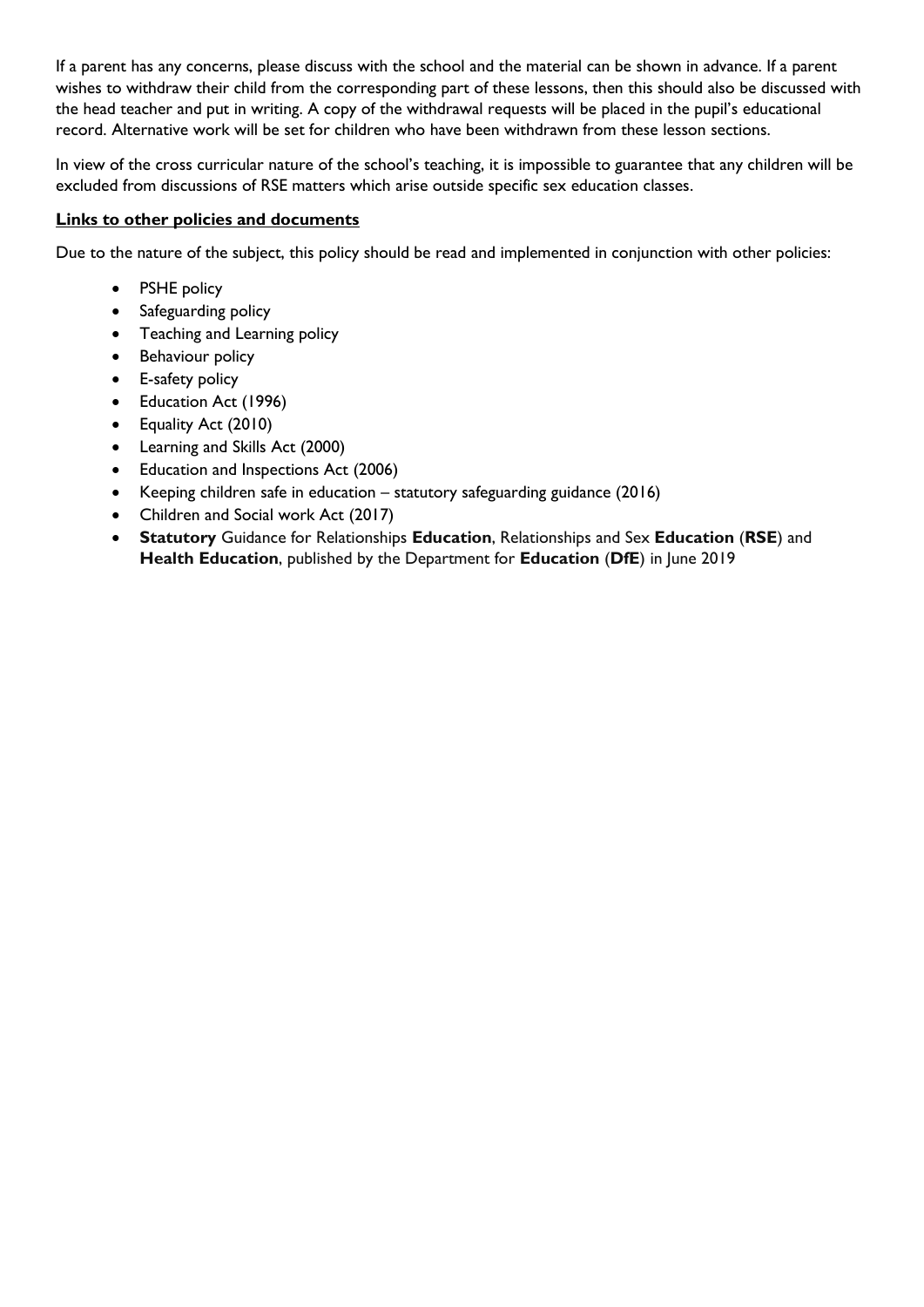#### Appendix 1 Jigsaw PSHE scheme

| Age group/ Cycle A                            | Being Me in my<br>world (BM)                                                                                                                                                                                                      | Celebrating<br>difference (CD)                                                                                                                                                                                               | Dreams and<br>Goals (DG)                                                                                                                                                                                                                                        | Healthy Me (HM)                                                                                                                                                                                                                                                  | Relationships (RL)                                                                                                                                                                                                                                                                                              | Changing Me (CM)                                                                                                                                                                                                                                  |
|-----------------------------------------------|-----------------------------------------------------------------------------------------------------------------------------------------------------------------------------------------------------------------------------------|------------------------------------------------------------------------------------------------------------------------------------------------------------------------------------------------------------------------------|-----------------------------------------------------------------------------------------------------------------------------------------------------------------------------------------------------------------------------------------------------------------|------------------------------------------------------------------------------------------------------------------------------------------------------------------------------------------------------------------------------------------------------------------|-----------------------------------------------------------------------------------------------------------------------------------------------------------------------------------------------------------------------------------------------------------------------------------------------------------------|---------------------------------------------------------------------------------------------------------------------------------------------------------------------------------------------------------------------------------------------------|
| $FI-F2$ Ages $3-5$<br>(repeat each year)      | Self-identity<br>Understanding feelings<br>Being in a classroom<br>Being gentle<br>Rights and responsibilities                                                                                                                    | Identifying talents<br>Being special<br><b>Families</b><br>Where we live<br>Making friends<br>Standing up for yourself                                                                                                       | <b>Challenges</b><br>Perseverance<br>Goal-setting<br>Overcoming obstacles<br>Seeking help<br>$\mathsf{lobs}$<br>Achieving goals                                                                                                                                 | <b>Exercising bodies</b><br>Physical activity<br>Healthy food<br>Sleep<br>Keeping clean<br>Safety                                                                                                                                                                | Family life<br>Friendships<br><b>Breaking friendships</b><br>Falling out<br>Dealing with bullying<br>Being a good friend                                                                                                                                                                                        | <b>Bodies</b><br>Respecting my body<br>Growing up<br>Growth and change<br>Fun and fears<br>Celebrations                                                                                                                                           |
| Key stage I<br>(Cycle A -Ages 5-              | Feeling special and safe<br>Being part of a class<br><b>Rights and responsibilities</b><br>Rewards and feeling proud<br>Consequences<br>Owning the Learning<br>Charter                                                            | Similarities and differences<br>Understanding bullying and<br>knowing how to deal with it<br>Making new friends<br>Celebrating the differences<br>in everyone                                                                | Setting goals<br>Identifying successes and<br>achievements<br>Learning styles<br>Working well and<br>celebrating<br>achievement with a partner<br>Tackling new challenges<br>Identifying and overcoming<br>obstacles<br><b>Feelings of success</b>              | Keeping myself healthy<br>Healthier lifestyle choices<br>Keeping clean<br>Being safe<br>Medicine safety/safety with<br>household items<br>Road safety<br>Linking health and happiness                                                                            | Belonging to a family<br>Making friends/being a good friend<br>Physical contact preferences<br>People who help us<br>Qualities as a friend and person<br>Self-acknowledgement<br>Being a good friend to myself<br>Celebrating special relationships                                                             | Life cycles - animal and human<br>Changes in me<br>Changes since being a baby<br>Differences between female and<br>male bodies (correct<br>terminology)<br>Linking growing and learning<br>Coping with change<br><b>Transition</b>                |
| Lower Key stage 2<br>(Cycle A - Ages 7-<br>8) | Setting personal goals<br>Self-identity and worth<br>Positivity in challenges<br>Rules, rights and<br>responsibilities<br>Rewards and<br>consequences<br><b>Responsible choices</b><br>Seeing things from others'<br>perspectives | Families and their<br>differences<br>Family conflict and how to<br>manage it (child-centred)<br>Witnessing bullying and how<br>to solve it<br>Recognising how words can<br>be hurtful<br>Giving and receiving<br>compliments | Difficult challenges and<br>achieving success<br>Dreams and ambitions<br>New challenges<br>Motivation and enthusiasm<br>Recognising and trying to<br>overcome obstacles<br><b>Evaluating learning processes</b><br><b>Managing feelings</b><br>Simple budgeting | <b>Exercise</b><br><b>Fitness challenges</b><br>Food labelling and healthy<br>swaps<br>Attitudes towards drugs<br>Keeping safe and why it's<br>important online and off line<br>scenarios<br>Respect for myself and<br><b>others</b><br>Healthy and safe choices | Family roles and responsibilities<br>Friendship and negotiation<br>Keeping safe online and who to go<br>to for help<br>Being a global citizen<br>Being aware of how my choices<br>affect others<br>Awareness of how other children<br>have different lives<br>Expressing appreciation for family<br>and friends | How babies grow<br>Understanding a baby's needs<br>Outside body changes<br>Inside body changes<br><b>Family stereotypes</b><br>Challenging my ideas<br>Preparing for transition                                                                   |
| Upper Key stage 2<br>(Cycle A - Ages 9-<br>IO | Planning the forthcoming<br>year<br>Being a citizen<br>Rights and responsibilities<br>Rewards and<br>consequences<br>How behaviour affects<br>groups<br>Democracy, having a voice,<br>participating                               | Cultural differences and how<br>they can cause conflict<br><b>Racism</b><br>Rumours and name-calling<br>Types of bullying<br>Material wealth and<br>happiness<br>Enjoying and respecting<br>other cultures                   | <b>Future dreams</b><br>The importance of money<br>lobs and careers<br>Dream job and how to get<br>there<br>Goals in different cultures<br>Supporting others (charity)<br><b>Motivation</b>                                                                     | Smoking, including vaping<br>Alcohol<br>Alcohol and anti-social<br>behaviour<br>Emergency aid<br>Body image<br>Relationships with food<br><b>Healthy choices</b><br>Motivation and behaviour                                                                     | Self-recognition and self-worth<br><b>Building self-esteem</b><br>Safer online communities<br>Rights and responsibilities online<br>Online gaming and gambling<br>Reducing screen time<br>Dangers of online grooming<br><b>SMARRT</b> internet safety rules                                                     | Self- and body image<br>Influence of online and media<br>on body image<br>Puberty for girls<br>Puberty for boys<br>Having a baby<br>Conception (including IVF)<br><b>Growing responsibility</b><br>Coping with change<br>Preparing for transition |

<u>Notice changes to Relationships and changing me from Year 3-6 dependent on cycle. Changes to downloaded scheme in bold.</u>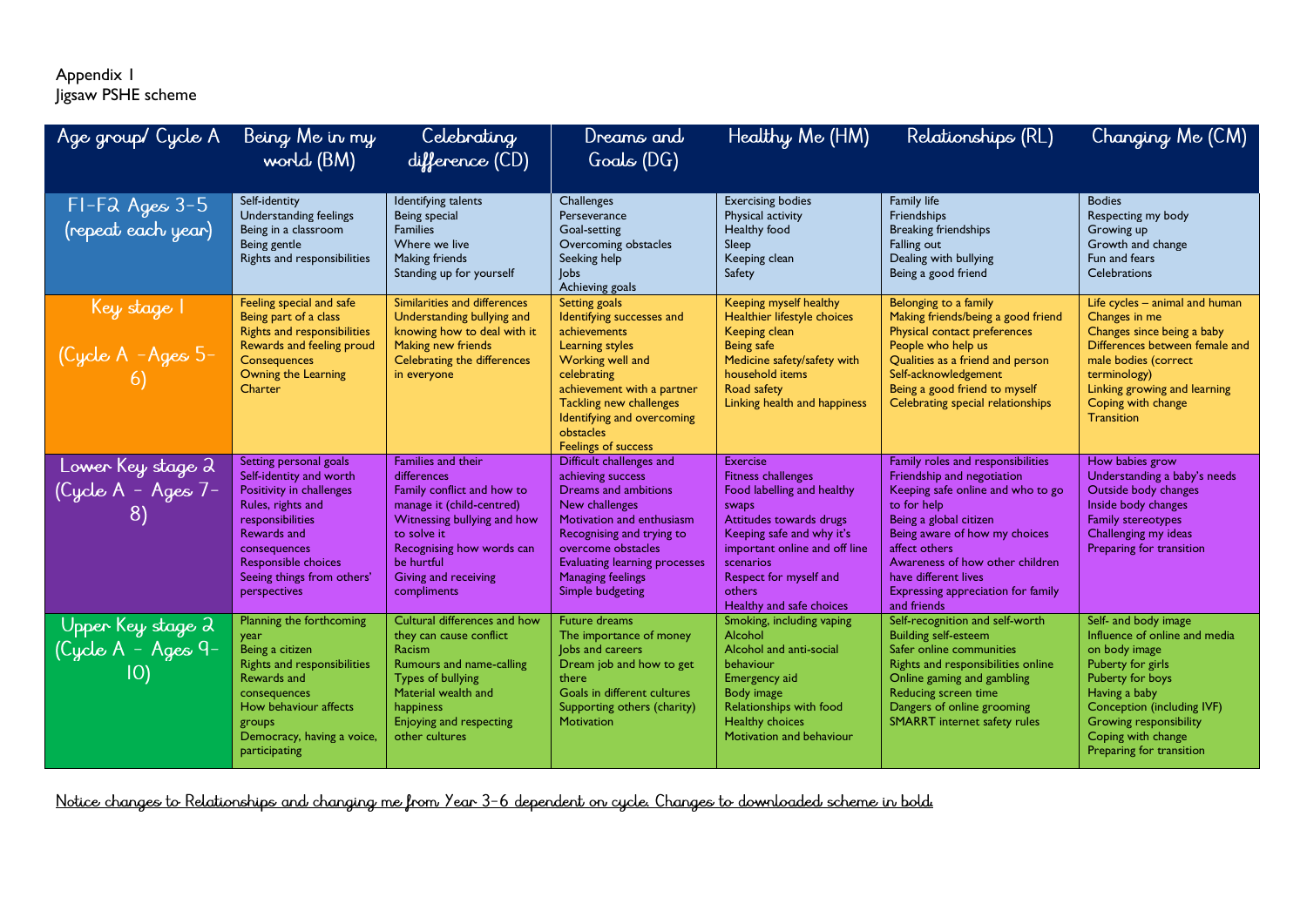| Age group/Cycle<br>B                         | Being Me in my<br>world (BM)                                                                                                                                                                                                                               | Celebrating<br>difference (CD)                                                                                                                                                                                                          | Dreams and<br>Goals (DG)                                                                                                                                                                                                   | Healthy Me (HM)                                                                                                                                                                                                       | Relationships (RL)                                                                                                                                                                                                                                             | Changing Me (CM)                                                                                                                                                                                                                                             |  |
|----------------------------------------------|------------------------------------------------------------------------------------------------------------------------------------------------------------------------------------------------------------------------------------------------------------|-----------------------------------------------------------------------------------------------------------------------------------------------------------------------------------------------------------------------------------------|----------------------------------------------------------------------------------------------------------------------------------------------------------------------------------------------------------------------------|-----------------------------------------------------------------------------------------------------------------------------------------------------------------------------------------------------------------------|----------------------------------------------------------------------------------------------------------------------------------------------------------------------------------------------------------------------------------------------------------------|--------------------------------------------------------------------------------------------------------------------------------------------------------------------------------------------------------------------------------------------------------------|--|
| $FI-F2$ Ages $3-5$<br>(repeat each year)     | Self-identity<br>Understanding feelings<br>Being in a classroom<br>Being gentle<br>Rights and responsibilities                                                                                                                                             | Identifying talents<br>Being special<br><b>Families</b><br>Where we live<br>Making friends<br>Standing up for yourself                                                                                                                  | Challenges<br>Perseverance<br>Goal-setting<br>Overcoming obstacles<br>Seeking help<br>$\mathsf{lobs}$<br>Achieving goals                                                                                                   | <b>Exercising bodies</b><br>Physical activity<br>Healthy food<br>Sleep<br>Keeping clean<br>Safety                                                                                                                     | Family life<br>Friendships<br><b>Breaking friendships</b><br>Falling out<br>Dealing with bullying<br>Being a good friend                                                                                                                                       | <b>Bodies</b><br>Respecting my body<br>Growing up<br>Growth and change<br>Fun and fears<br>Celebrations                                                                                                                                                      |  |
| Key stage I<br>$(Cycle B - Ages 6 - 7)$      | Hopes and fears for the year<br>Rights and responsibilities<br>Rewards and consequences<br>Safe and fair learning<br>environment<br>Valuing contributions<br><b>Choices</b><br><b>Recognising feelings</b>                                                 | Assumptions and<br>stereotypes about gender<br>Understanding bullying<br>Standing up for self and<br>others<br>Making new friends<br><b>Gender diversity</b><br>Celebrating difference and<br>remaining friends                         | Achieving realistic goals<br>Perseverance<br>Learning strengths<br>Learning with others<br>Group co-operation<br>Contributing to and sharing<br>success                                                                    | Motivation<br>Healthier choices<br>Relaxation<br>Healthy eating and nutrition<br>Healthier snacks and sharing<br>food                                                                                                 | Different types of family<br>Physical contact boundaries<br>Friendship and conflict<br><b>Secrets</b><br>Trust and appreciation<br>Expressing appreciation for special<br>relationships                                                                        | Life cycles in nature<br>Growing from young to old<br>Increasing independence<br>Differences in female and male<br>bodies (correct terminology)<br><b>Assertiveness</b><br>Preparing for transition                                                          |  |
| Lower Key stage<br>$(Cycle B - Ages 8-9)$    | Being part of a class team<br>Being a school citizen<br>Rights, responsibilities and<br>democracy (school council)<br>Rewards and consequences<br>Group decision-making<br>Having a voice<br>What motivates behaviour                                      | Challenging assumptions<br>Judging by appearance<br>Accepting self and others<br>Understanding influences<br>Understanding bullying<br>Problem-solving<br>Identifying how special and<br>unique everyone is<br><b>First impressions</b> | Hopes and dreams<br>Overcoming disappointment<br>Creating new, realistic<br>dreams<br>Achieving goals<br>Working in a group<br>Celebrating contributions<br>Resilience<br><b>Positive attitudes</b>                        | Healthier friendships<br>Group dynamics<br>Smoking<br>Alcohol<br><b>Assertiveness</b><br>Peer pressure<br>Celebrating inner strength                                                                                  | <b>lealousy</b><br>Love and loss<br>Memories of loved ones<br>Getting on and Falling Out<br>Girlfriends and boyfriends<br>Showing appreciation to people and<br>animals                                                                                        | Being unique<br>Inside body changes<br>Girls and puberty<br>Confidence in change<br>Accepting change<br>Preparing for transition<br>Environmental change                                                                                                     |  |
| Upper Key stage<br>$(Cycle B - Agees 10-11)$ | Identifying goals for the year<br>Global citizenship<br>Children's universal rights<br>Feeling welcome and valued<br>Choices, consequences and<br>rewards<br><b>Group dynamics</b><br>Democracy, having a voice<br>Anti-social behaviour<br>Role-modelling | <b>Perceptions of normality</b><br><b>Understanding disability</b><br><b>Power struggles</b><br><b>Understanding bullying</b><br>Inclusion/exclusion<br>Differences as conflict.<br>difference as celebration<br>Empathy                | Personal learning goals, in<br>and<br>out of school<br>Success criteria<br><b>Emotions in success</b><br>Making a difference in the<br>world<br><b>Motivation</b><br><b>Recognising achievements</b><br><b>Compliments</b> | <b>Taking personal</b><br>responsibility<br>How substances affect the<br>body<br><b>Exploitation, including</b><br>'county<br>lines' and gang culture<br><b>Emotional and mental health</b><br><b>Managing stress</b> | <b>Mental health</b><br>Identifying mental health worries and<br>sources of support<br>Love and loss<br><b>Managing feelings</b><br><b>Power and control</b><br><b>Assertiveness</b><br><b>Technology safety</b><br>Take responsibility with technology<br>use | Self-image<br><b>Body image</b><br><b>Puberty and feelings</b><br><b>Conception to birth</b><br>Reflections about change<br><b>Physical attraction</b><br><b>Respect and consent</b><br><b>Boyfriends/girlfriends</b><br><b>Sexting</b><br><b>Transition</b> |  |

Notice changes to Relationships and changing me from Year 3-6 dependent on cycle. Changes to downloaded scheme in bold,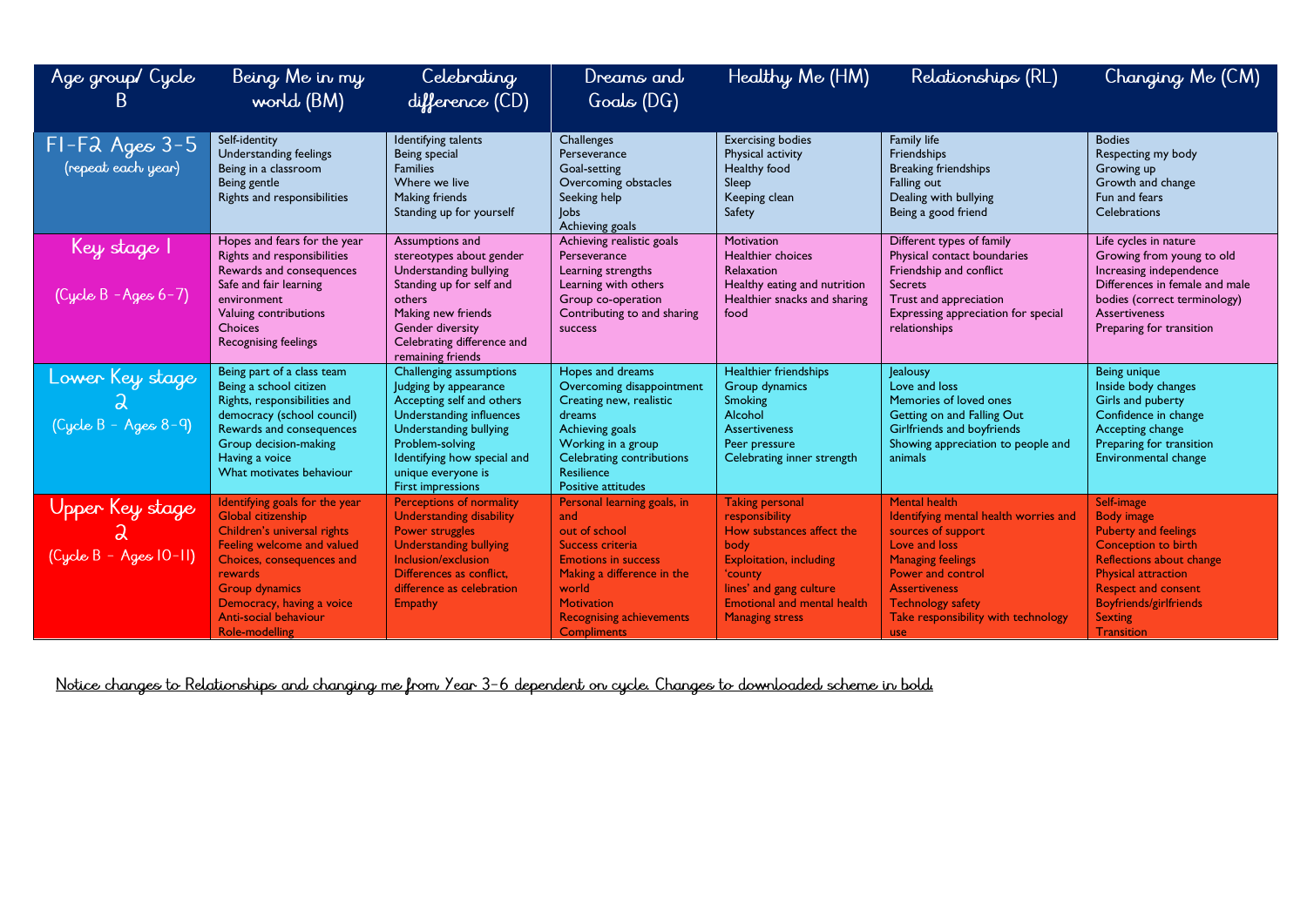# Appendix 2

| Relationships and Sex Education: vocabulary and language used in delivery of lessons across Roundwood Primary School                                                                                                                                                                                                                       |                                                                                                                                                                                                                                                                                                                                                                                                                |                                                                                                                                                                                                                                                                                                                                                                                                                                                                                                                                                                                                                                                      |                                                                                                                                                                                                                                                                                                                                                                                                                                                                                                                                                  |                                                                                                                                                                                                                                                                                                                                                                                                                                                                                            |                                                                                                                                                                                                                                                                                                                                                                                                                                                                                                                             |                                                                                                                                                                                                                                                                                                                                                                                                                                                                                                                                                                                                                     |                                                                                                                                                                                                                                                                                                                                                                                                                                                                                                                                                                                                   |                                                                                                                                                                                                                                                                             |                                                                                                                                                                                                                                                                                                                                                                                                                                                                                                                                      |                                                                                                                                                                                                                                                                                                                                                                                                                                                                                                           |
|--------------------------------------------------------------------------------------------------------------------------------------------------------------------------------------------------------------------------------------------------------------------------------------------------------------------------------------------|----------------------------------------------------------------------------------------------------------------------------------------------------------------------------------------------------------------------------------------------------------------------------------------------------------------------------------------------------------------------------------------------------------------|------------------------------------------------------------------------------------------------------------------------------------------------------------------------------------------------------------------------------------------------------------------------------------------------------------------------------------------------------------------------------------------------------------------------------------------------------------------------------------------------------------------------------------------------------------------------------------------------------------------------------------------------------|--------------------------------------------------------------------------------------------------------------------------------------------------------------------------------------------------------------------------------------------------------------------------------------------------------------------------------------------------------------------------------------------------------------------------------------------------------------------------------------------------------------------------------------------------|--------------------------------------------------------------------------------------------------------------------------------------------------------------------------------------------------------------------------------------------------------------------------------------------------------------------------------------------------------------------------------------------------------------------------------------------------------------------------------------------|-----------------------------------------------------------------------------------------------------------------------------------------------------------------------------------------------------------------------------------------------------------------------------------------------------------------------------------------------------------------------------------------------------------------------------------------------------------------------------------------------------------------------------|---------------------------------------------------------------------------------------------------------------------------------------------------------------------------------------------------------------------------------------------------------------------------------------------------------------------------------------------------------------------------------------------------------------------------------------------------------------------------------------------------------------------------------------------------------------------------------------------------------------------|---------------------------------------------------------------------------------------------------------------------------------------------------------------------------------------------------------------------------------------------------------------------------------------------------------------------------------------------------------------------------------------------------------------------------------------------------------------------------------------------------------------------------------------------------------------------------------------------------|-----------------------------------------------------------------------------------------------------------------------------------------------------------------------------------------------------------------------------------------------------------------------------|--------------------------------------------------------------------------------------------------------------------------------------------------------------------------------------------------------------------------------------------------------------------------------------------------------------------------------------------------------------------------------------------------------------------------------------------------------------------------------------------------------------------------------------|-----------------------------------------------------------------------------------------------------------------------------------------------------------------------------------------------------------------------------------------------------------------------------------------------------------------------------------------------------------------------------------------------------------------------------------------------------------------------------------------------------------|
| <b>EYFS</b><br><b>KSI</b>                                                                                                                                                                                                                                                                                                                  |                                                                                                                                                                                                                                                                                                                                                                                                                |                                                                                                                                                                                                                                                                                                                                                                                                                                                                                                                                                                                                                                                      | LKS <sub>2</sub>                                                                                                                                                                                                                                                                                                                                                                                                                                                                                                                                 |                                                                                                                                                                                                                                                                                                                                                                                                                                                                                            | <b>UKS2</b>                                                                                                                                                                                                                                                                                                                                                                                                                                                                                                                 |                                                                                                                                                                                                                                                                                                                                                                                                                                                                                                                                                                                                                     |                                                                                                                                                                                                                                                                                                                                                                                                                                                                                                                                                                                                   |                                                                                                                                                                                                                                                                             |                                                                                                                                                                                                                                                                                                                                                                                                                                                                                                                                      |                                                                                                                                                                                                                                                                                                                                                                                                                                                                                                           |
| Relationships                                                                                                                                                                                                                                                                                                                              | <b>Changing me</b>                                                                                                                                                                                                                                                                                                                                                                                             | <b>Relationships</b>                                                                                                                                                                                                                                                                                                                                                                                                                                                                                                                                                                                                                                 | <b>Changing me</b>                                                                                                                                                                                                                                                                                                                                                                                                                                                                                                                               | <b>Relationships</b><br><b>Changing me</b>                                                                                                                                                                                                                                                                                                                                                                                                                                                 |                                                                                                                                                                                                                                                                                                                                                                                                                                                                                                                             | <b>Relationships</b>                                                                                                                                                                                                                                                                                                                                                                                                                                                                                                                                                                                                |                                                                                                                                                                                                                                                                                                                                                                                                                                                                                                                                                                                                   | <b>Changing me</b>                                                                                                                                                                                                                                                          |                                                                                                                                                                                                                                                                                                                                                                                                                                                                                                                                      |                                                                                                                                                                                                                                                                                                                                                                                                                                                                                                           |
| <b>Friends</b><br>Friendship<br><b>Sharing</b><br>Caring<br><b>Kindness</b><br>Like<br><b>Dislike</b><br>Proud<br>Happy<br>Sad<br>angry<br>Relationships<br><b>Emotions</b><br><b>Feelings</b><br><b>Special</b><br><b>Kindness</b><br>Calm<br>Thank you<br><b>Brilliant</b><br>Peaceful<br><b>Difficult</b><br>Relax<br>Lonely<br>Respect | Change<br><b>Unique</b><br>Special<br><b>Body</b><br>Eye<br>Hand<br>Arm<br><b>Knee</b><br>Leg<br><b>Nose</b><br>Mouth<br>Finger<br>Foot<br>Stomach<br>Toe<br><b>Chest</b><br>Forehead<br>Eyebrow<br><b>Tongue</b><br>Ear<br>Healthy<br>Food<br><b>Abilities</b><br>Growing up<br><b>Baby</b><br>Child<br><b>Teenager</b><br><b>Adult</b><br><b>Uniform</b><br>Turn taking<br><b>Moments</b><br><b>Memories</b> | Family<br>Belong<br><b>Different</b><br>Same<br><b>Similarities</b><br>Caring<br><b>Sharing</b><br>Help/helpful<br>Community<br><b>Feelings</b><br>Like/dislike<br><b>Greeting</b><br>Touch<br>Qualities<br><b>Skills</b><br><b>Kind</b><br>Confidence praise<br><b>Trust</b><br>Honesty<br><b>Reliability</b><br>Celebrate<br>Positive negative<br>Physical contact<br>Acceptable/<br>Unacceptable<br>Point of view<br>Conflict<br>Problem solving<br>Good secret<br><b>Worry secret</b><br><b>Telling</b><br>Frightened<br><b>Compliments</b><br>Self-belief<br>Proud<br>Incredible<br>relationships<br><b>Special</b><br>Appreciate<br>Co-operate | <b>Changes</b><br>Life cycle<br>Adulthood<br><b>Adult</b><br>Grow up<br><b>Mature</b><br>Learn<br><b>New</b><br><b>Feelings</b><br><b>Anxious</b><br>Worried<br><b>Excited</b><br>Coping<br><b>Baby</b><br><b>Toddler</b><br>Child<br>teenager<br>Control<br>Old<br>Young<br>Respect<br>Physical<br>appearance<br>Freedom<br><b>Responsibilities</b><br>Independent<br>Squeeze<br>Like<br><b>Dislike</b><br><b>Touch</b><br>Vagina<br>Penis<br>Male<br>Female<br><b>Testicles</b><br>Anus<br>Vulva<br><b>Public</b><br>Private<br>(Un)Acceptable | Men<br>Women<br>Male<br>Female<br><b>Unisex</b><br>Role<br>Job<br>Responsibili<br>ties<br><b>Differences</b><br><b>Similarities</b><br>Respect<br>Stereotype<br>Conflict<br>Solution<br>Problem<br>solving<br>Friendship<br>Safe/unsafe<br><b>Risky</b><br>Internet<br>Social media<br>Private<br>messaging<br>Gaming<br>Global<br>Communica<br>tions<br><b>Transport</b><br>Interconnec<br>ted<br>Climate<br><b>Travel</b><br><b>Inequality</b><br><b>Needs</b><br>Wants<br><b>Rights</b> | <b>Deprivation</b><br><b>United</b><br><b>Nations</b><br><b>Equality</b><br>Justice<br>Symbol<br>Appreciation<br>Love<br><b>Boyfriend/Girl</b><br>friend<br><b>Attraction</b><br>Pressure<br>Personal<br>(Un)comforta<br>ble<br><b>Trust</b><br>Negotiate<br>Compromise<br>Loyalty<br><b>Betrayal</b><br>Anger<br><b>Memories</b><br>Souvenir/Mem<br>ento<br>Memorial<br>Loss<br>Depression<br><b>Despair</b><br>Hopelessness<br><b>Strategy</b><br><b>Shock</b><br>Jealousy<br>Problem<br>solving<br>Positive/negati<br>ve | <b>Changes</b><br><b>Birth</b><br><b>Animals</b><br><b>Babies</b><br>Mother<br>Growing up<br>Uterus/Womb<br><b>Nutrients</b><br><b>Survive</b><br>Affection<br>Care<br><b>Puberty</b><br>Menstruation<br>Periods<br>Control<br>Male<br>Female<br><b>Testicles</b><br>Sperm<br>Penis<br><b>Ovaries</b><br>Egg<br>Ova/ovum<br><b>Fertilise</b><br>Stereotypes<br><b>Task</b><br><b>Roles</b><br><b>Challenge</b><br><b>Happiness</b><br>Celebrating<br>Relationships<br><b>Friendships</b><br><b>Family</b><br>Appreciation<br>Personal<br><b>Unique</b><br>Characteristics<br><b>Parents</b><br>Range of<br>emotions | <b>Mental health</b><br><b>Well-being</b><br>Ashamed<br>Stigma<br><b>Stress</b><br>Anxiety<br>Support<br>Worried<br>Warning<br>Self-harm<br><b>Emotions</b><br><b>Feelings</b><br>Loss/grief/<br>denial/despair<br>Guilt/ shock<br>anger/sadness<br>Hopelessness/<br>Acceptance<br><b>Bereavement</b><br>Coping<br>strategies<br><b>Responsibility</b><br><b>Rights</b><br><b>Devices</b><br>Social network<br>Trustworthy<br>Appropriate<br><b>Characteristics</b><br>Communication<br><b>Technology</b><br>Cyberbullying<br>Abuse<br><b>Safety</b><br><b>Attributes</b><br><b>Assertiveness</b> | Power<br>Control<br><b>Authority</b><br><b>Bullying</b><br><b>Strategies</b><br>Pressure<br><b>Risks</b><br><b>Influences</b><br>Self-control<br>Real/fake<br>Judgement<br>Self-esteem<br>Age-limit<br>Groomed<br><b>Trolling</b><br>Violence<br><b>Gambling</b><br>betting | Self-image<br>Body-image<br>Self-esteem<br>Perception<br><b>Characteristics</b><br>Affirmation<br><b>Puberty</b><br><b>Menstruation</b><br>Periods<br>Sanitary pads<br>Moon cups<br><b>Tampons</b><br>Ovary/ovaries<br>Vagina<br>Oestrogen<br><b>Vulva</b><br>Womb/uterus<br>Sperm<br>Semen<br><b>Testicles/testes</b><br><b>Erection</b><br><b>Ejaculation</b><br>Wet dream<br>Larynx<br><b>Facial hair</b><br><b>Growth spurt</b><br><b>Hormones</b><br>Conception<br>Relationships<br><b>Making love</b><br>Sexual<br>intercourse | Fallopian tube<br>Fertilisation<br>Pregnancy<br>Embryo<br>Umbilical<br>cord<br>Contraceptio<br>$\mathsf{n}$<br>Fertility<br>treatment<br>(IVF)<br><b>Emotions</b><br><b>Breasts</b><br><b>Penis</b><br>Pubic hair<br><b>Body</b><br>boundaries<br><b>Clitoris</b><br>Umbilical<br>cord<br>Labour<br>Contractions<br>Cervix<br>Midwife<br>Pregnancy<br>Embryo<br>Placenta<br>Foetus<br><b>Attraction</b><br>Relationship<br>{pressure<br>Love<br><b>Sexting</b><br><b>lourney</b><br>Negative body<br>talk |
|                                                                                                                                                                                                                                                                                                                                            |                                                                                                                                                                                                                                                                                                                                                                                                                | Communication                                                                                                                                                                                                                                                                                                                                                                                                                                                                                                                                                                                                                                        | (Un)Comfortable                                                                                                                                                                                                                                                                                                                                                                                                                                                                                                                                  |                                                                                                                                                                                                                                                                                                                                                                                                                                                                                            |                                                                                                                                                                                                                                                                                                                                                                                                                                                                                                                             | Acceptance                                                                                                                                                                                                                                                                                                                                                                                                                                                                                                                                                                                                          |                                                                                                                                                                                                                                                                                                                                                                                                                                                                                                                                                                                                   |                                                                                                                                                                                                                                                                             |                                                                                                                                                                                                                                                                                                                                                                                                                                                                                                                                      |                                                                                                                                                                                                                                                                                                                                                                                                                                                                                                           |